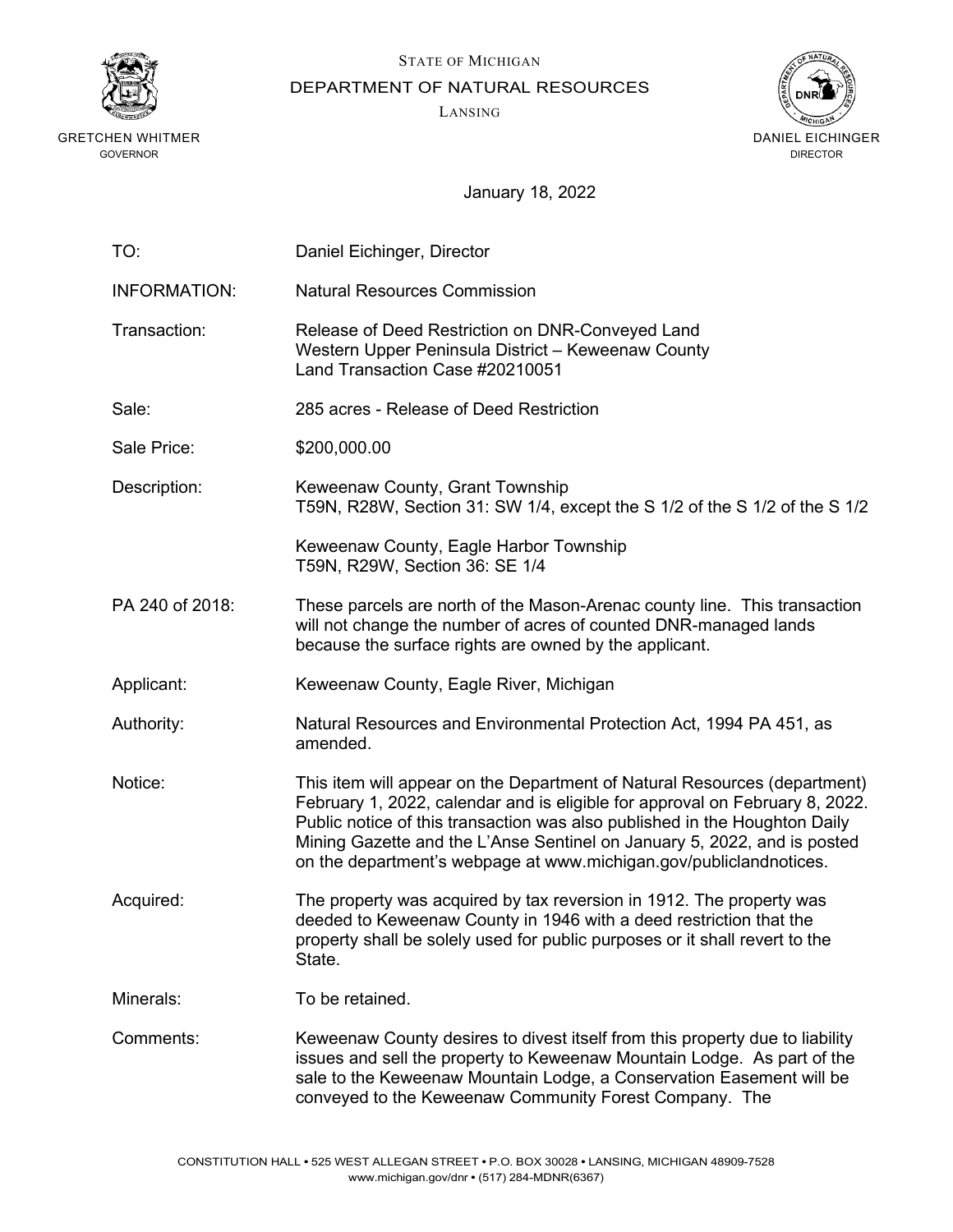Land Transaction Case #20210051, Western Upper Peninsula District – Keweenaw County Page 2 of 4 January 18, 2022

> Conservation Easement will protect 245 acres from development and reserve it in perpetuity for public access and recreational purposes.

In addition, a Trails Easement will be conveyed to the Copper Harbor Trails Society, Inc. to maintain and provide public access to the existing recreational trails. Any change to the Conservation Easement will require the approval of the DNR.

Keweenaw Mountain Lodge will be able to develop the acreage not subject to the Conservation Easement.

The proposed land disposal was reviewed and recommended for approval by the Land Exchange Review Committee on December 16, 2021.

Recommendations: 1. That the deed restriction on the land conveyed in 1946 be removed.

- 2. That the state retain mineral rights and aboriginal antiquities.
- 3. That the proceeds be deposited into the Land Exchange Facilitation Fund (LEFF).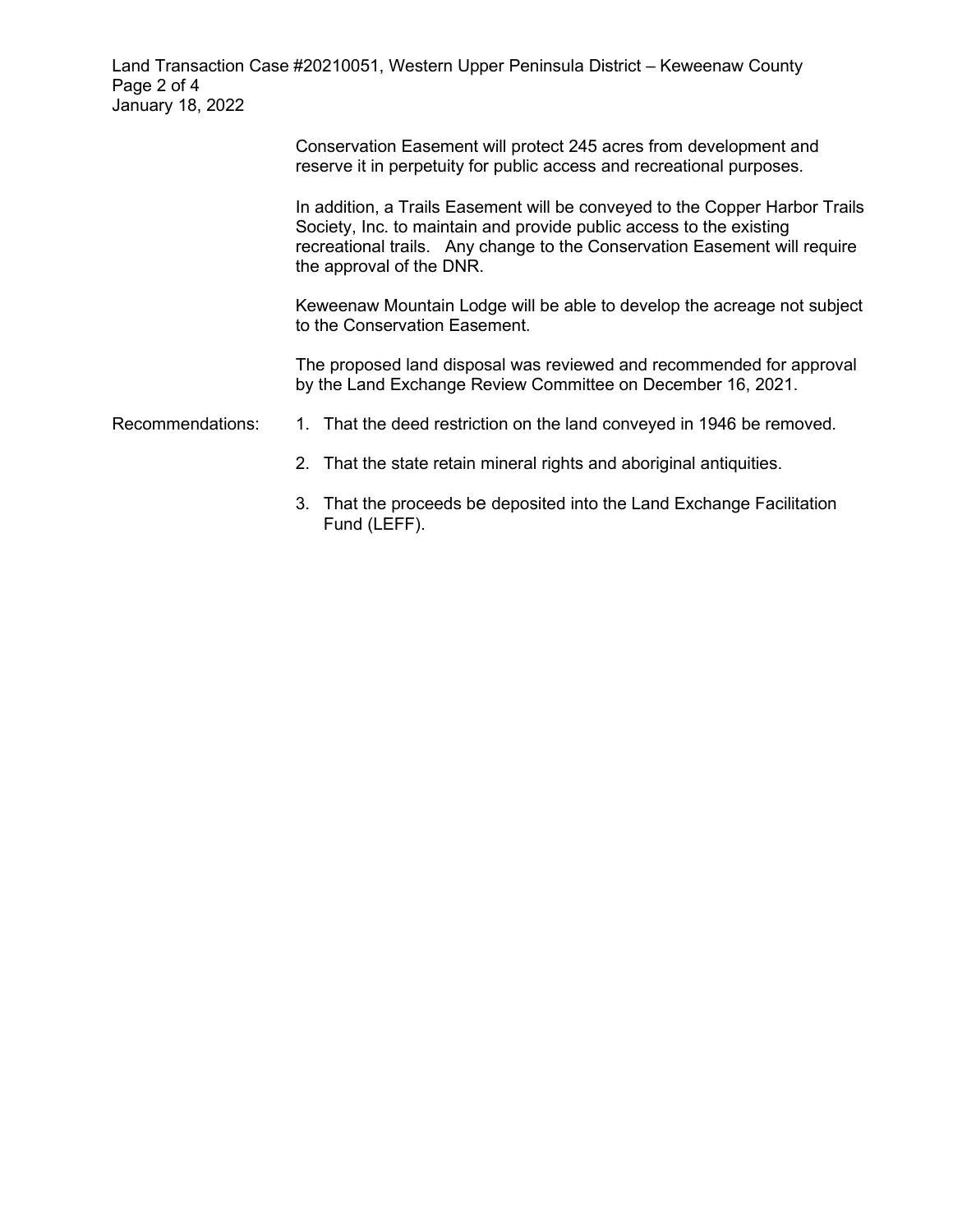Land Transaction Case #20210051, Western Upper Peninsula District – Keweenaw County Page 3 of 4 January 18, 2022

James L. Dexter, Chief Fisheries Division

Lonald Allson

Ronald A. Olson, Chief Parks and Recreation Division

ran

Shannon Lott Natural Resources Deputy

I approve the staff recommendations.

 $\leftarrow$  .  $\downarrow$ 

Daniel Eichinger **Director** 

Jeff Stampfly, Chief Forest Resources Division

Duquatt ore

Jared Duquette, Chief Wildlife Division

Markmar

Mark H. Hoffman Chief Administrative Officer

Date Approved: February 10, 2022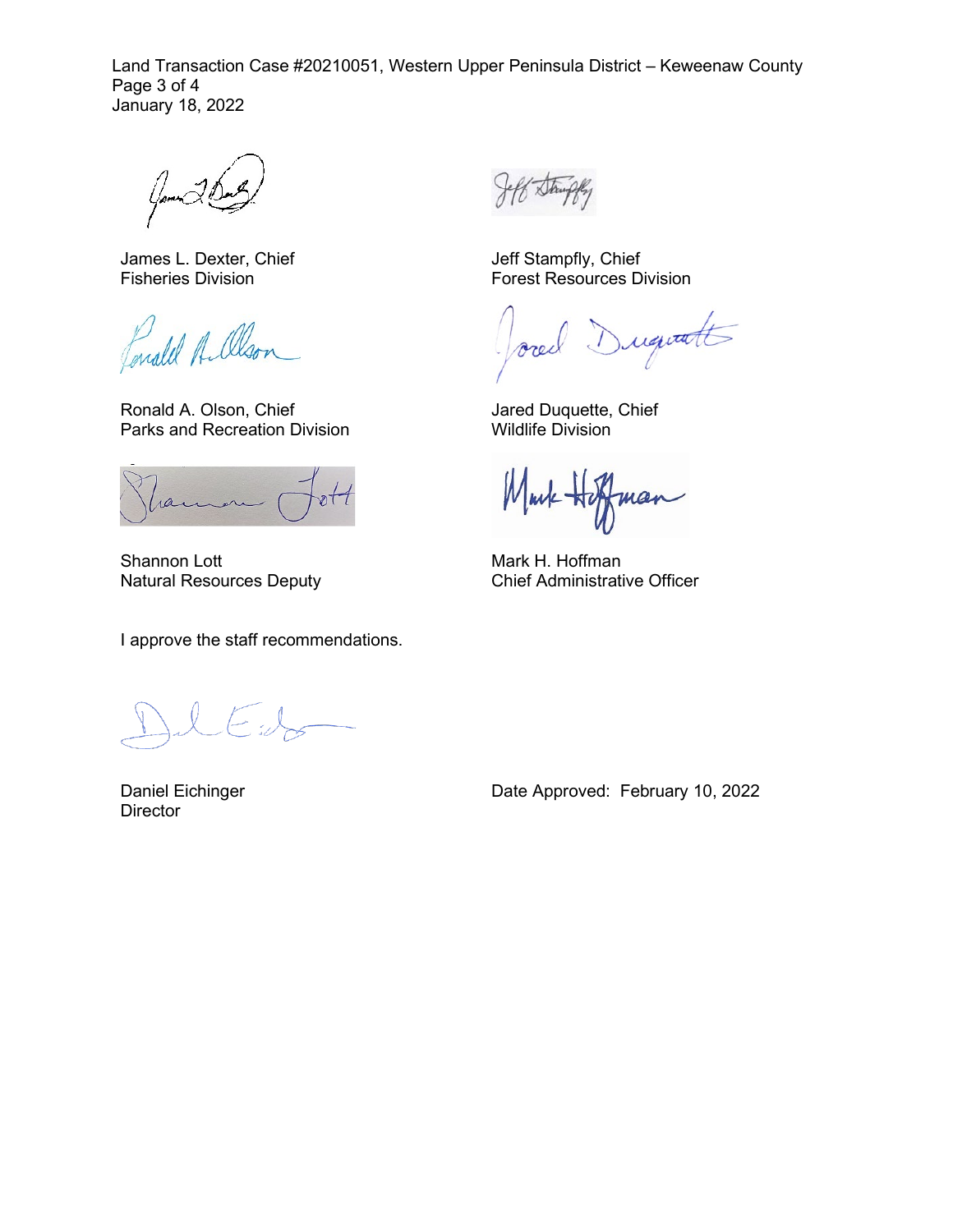# RELEASE OF DEED RESTRICTION ON DNR CONVEYED LAND Western Upper Peninsula District - Keweenaw County Land Transaction Case #20210051



Section 31, T59N, R28W, Grant Township Section 36, T59N, R29W, Eagle Harbor Township

Release area subject to conservation easement (245 acres) **WA** Release area allowed for development (40 acres) State land

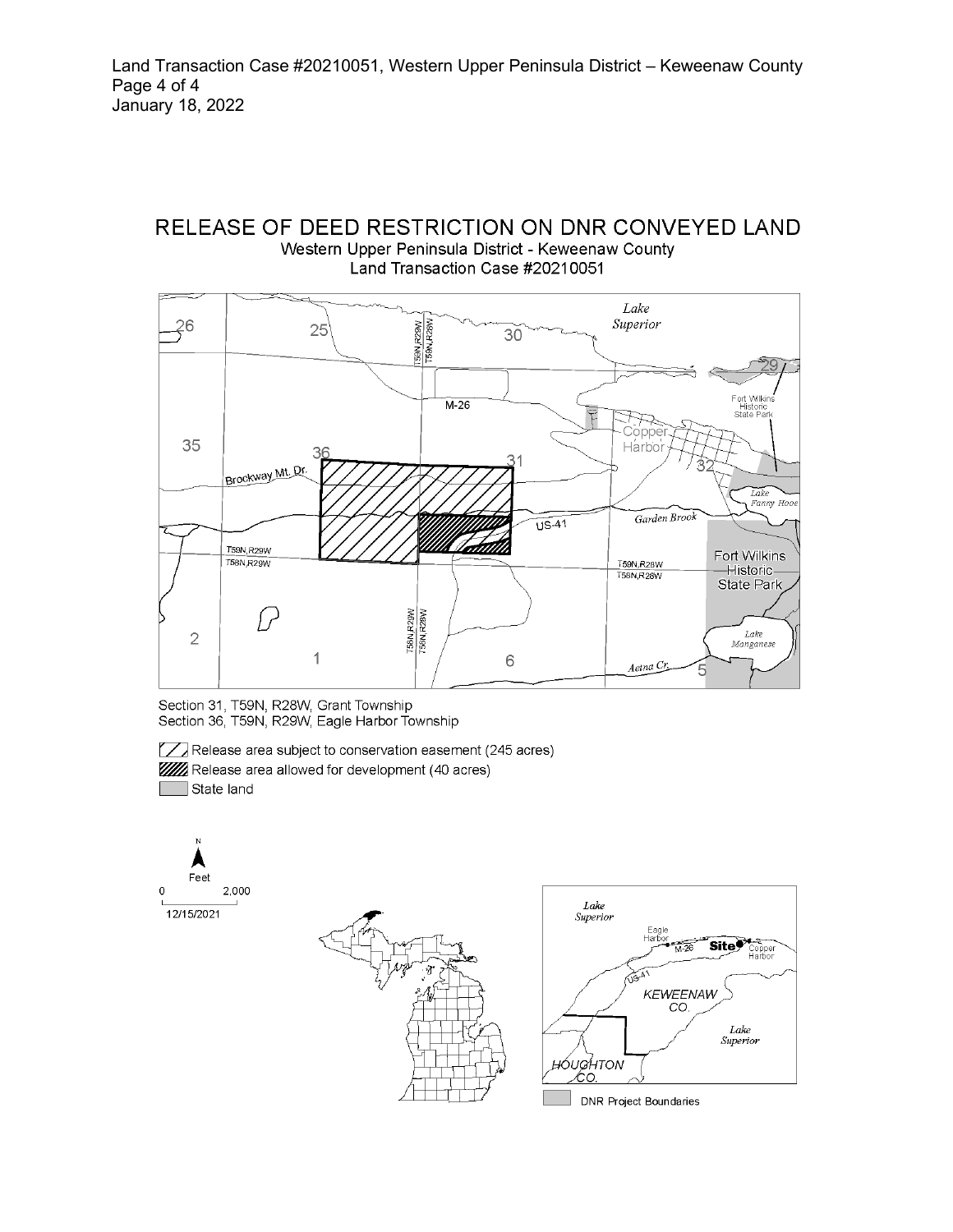

GRETCHEN WHITMER GOVERNOR

STATE OF MICHIGAN

DEPARTMENT OF NATURAL RESOURCES

LANSING



January 18, 2022

| TO:                    | Daniel Eichinger, Director                                                                                                                                                                                                                                                                                                                                                                                                              |
|------------------------|-----------------------------------------------------------------------------------------------------------------------------------------------------------------------------------------------------------------------------------------------------------------------------------------------------------------------------------------------------------------------------------------------------------------------------------------|
| <b>INFORMATION:</b>    | <b>Natural Resources Commission</b>                                                                                                                                                                                                                                                                                                                                                                                                     |
| Transaction:           | Parks and Recreation Land Acquisition<br>Western Upper Peninsula District - Keweenaw County<br>The Faith World Outreach Tract<br>Land Transaction Case #20210183                                                                                                                                                                                                                                                                        |
| Purchase:              | 160 acres - \$184,000.00                                                                                                                                                                                                                                                                                                                                                                                                                |
| <b>Funding Source:</b> | Land Exchange Facilitation Fund (LEFF)                                                                                                                                                                                                                                                                                                                                                                                                  |
| PA 240 of 2018:        | <b>PILT Estimate: \$1,440.00</b><br>This parcel is located north of the Mason-Arenac County line and will<br>result in an increase of 160 acres of DNR-managed lands.                                                                                                                                                                                                                                                                   |
| Description:           | Keweenaw County, Grant Township<br>T59N, R28W, Section 35: SE 1/4                                                                                                                                                                                                                                                                                                                                                                       |
| Seller:                | Faith World Outreach, Inc.                                                                                                                                                                                                                                                                                                                                                                                                              |
| Authority:             | Natural Resources and Environmental Protection Act, 1994 PA 451, as<br>amended.                                                                                                                                                                                                                                                                                                                                                         |
| Notice:                | This item will appear on the Department of Natural Resources<br>(department) February 1, 2022, calendar and is eligible for approval on<br>February 8, 2022. Public notice of this transaction was also published in<br>the Houghton Daily Mining Gazette on January 6, 2022, and is posted on<br>the department's webpage at www.michigan.gov/publiclandnotices.                                                                       |
| Management<br>Purpose: | Acquisition of this parcel will contribute to achieving access to quality<br>recreation opportunities and consolidating state ownership within the<br>dedicated boundary of Fort Wilkins State Park. The property will be<br>managed by the Parks and Recreation Division as an integral part of Fort<br><b>Wilkins State Park.</b>                                                                                                     |
| Comments:              | This property is a rectangularly shaped quarter section of upland property<br>covered in a mix of northern hardwood and conifer trees. It is bordered<br>on the north, east and south by privately held land and to the west by<br>state-owned and private land. High Rock Bay Road traverses the parcel<br>from the southwesterly corner to the northeasterly corner and provides<br>access to the High Rock Bay property to the east. |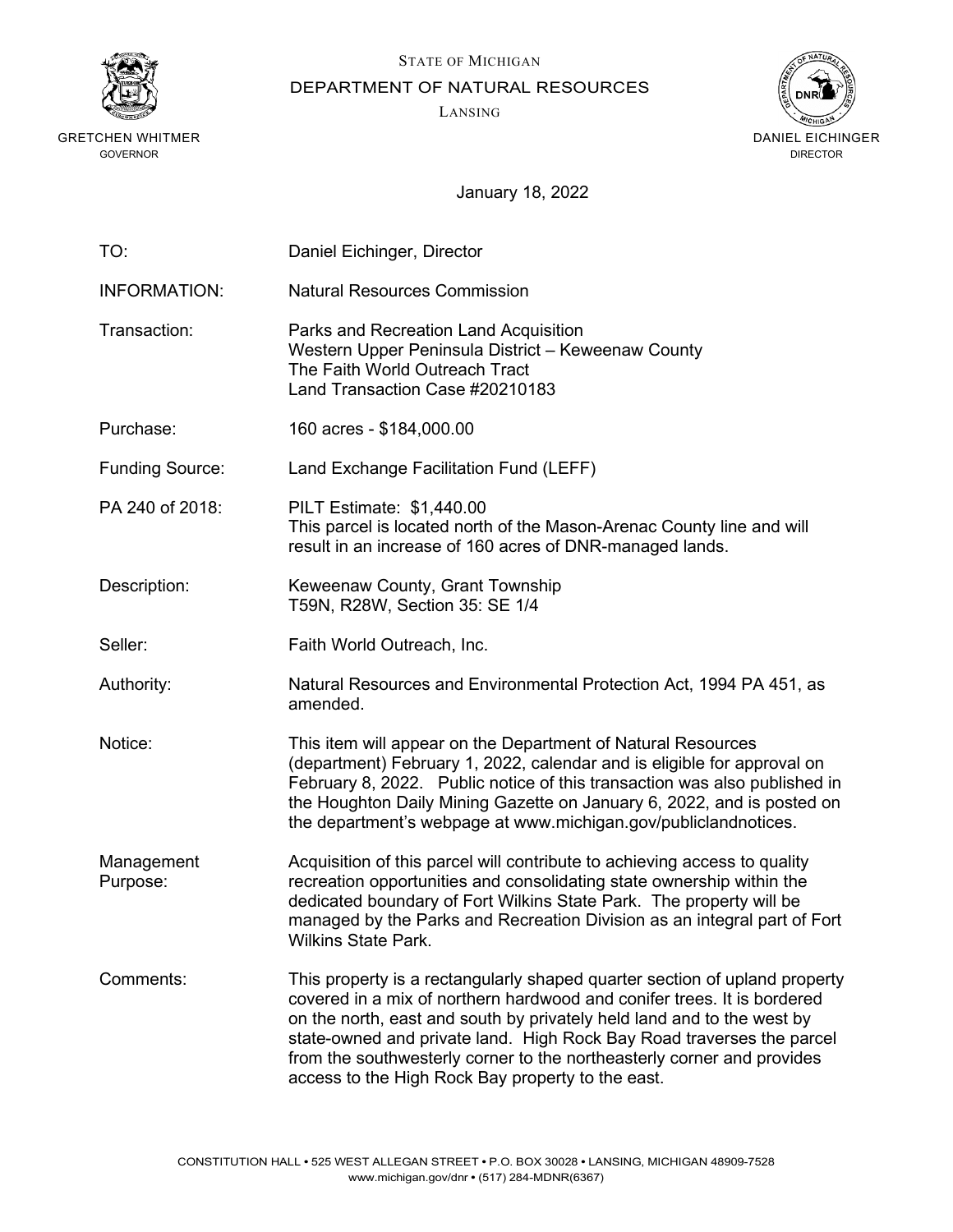Land Transaction Case #20210183, Western Upper Peninsula District – Keweenaw County Page 2 of 3 January 18, 2022

> Purchase of this property will secure public access to High Rock Bay and provide public access to additional recreation opportunities at Fort Wilkins State Park.

The seller will convey mineral rights.

- Recommendations: 1. That the acquisition be approved, with payment to be made from the Land Exchange Facilitation Fund.
	- 2. That this land be managed by the Parks and Recreation Division and dedicated as part of Fort Wilkins State Park.

James L. Dexter, Chief Fisheries Division

Ponald A. Olso

Ronald A. Olson, Chief Parks and Recreation Division

Shannon Lott Natural Resources Deputy

I approve the staff recommendations.

Jeff Stampfly, Chief Forest Resources Division

requests

Jared Duquette, Chief Wildlife Division

Murk High mar

Mark H. Hoffman Chief Administrative Officer

Daniel Eichinger **Director** 

Date Approved: February 10, 2022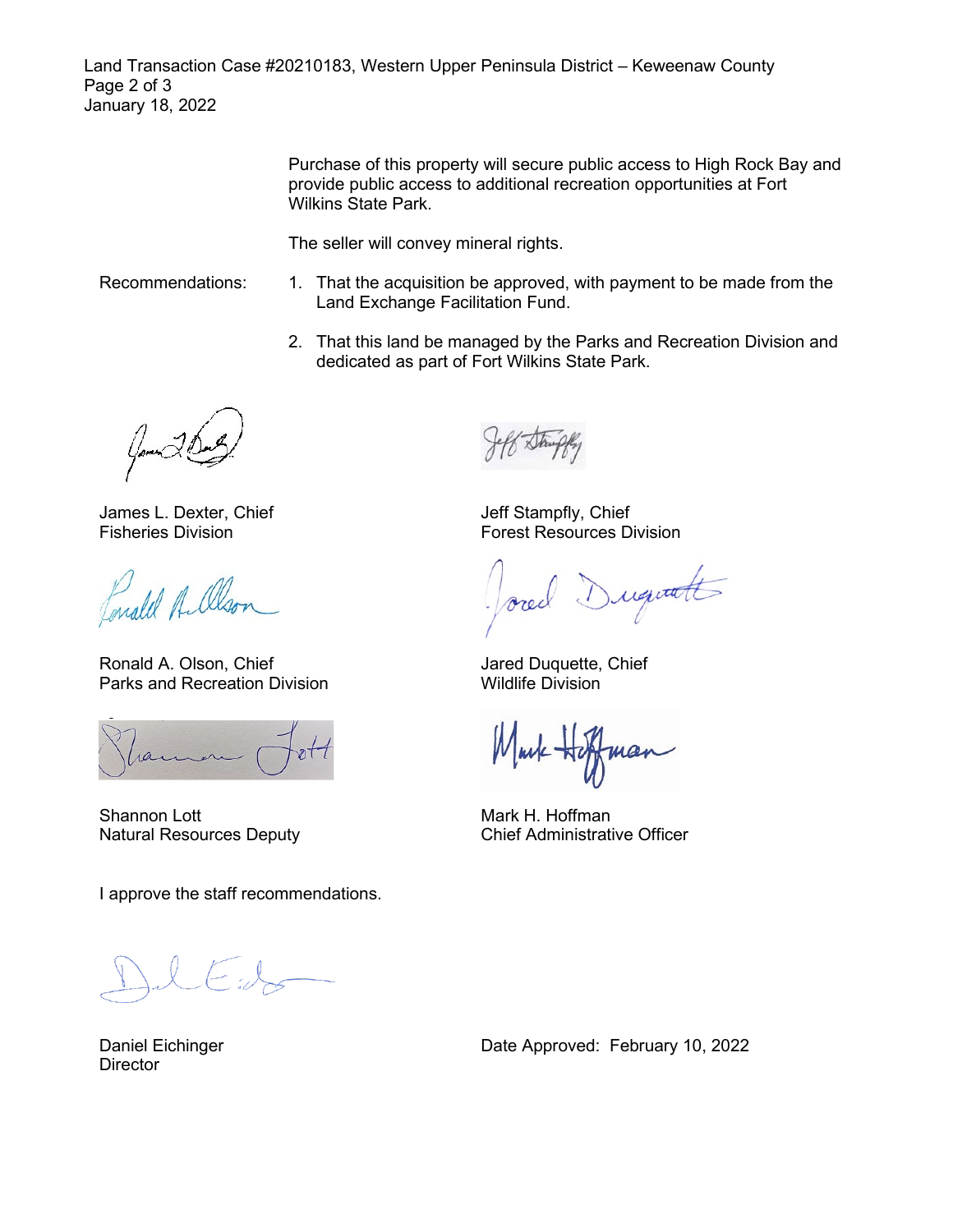Land Transaction Case #20210183, Western Upper Peninsula District – Keweenaw County Page 3 of 3 January 18, 2022

# PARKS AND RECREATION LAND ACQUISITION Western Upper Peninsula District - Keweenaw County Land Transaction Case #20210183



Section 35, T59N, R28W, Grant Township

[7] Land to be acquired by DNR (160 acres) State land - DNR project boundary







DNR Project Boundaries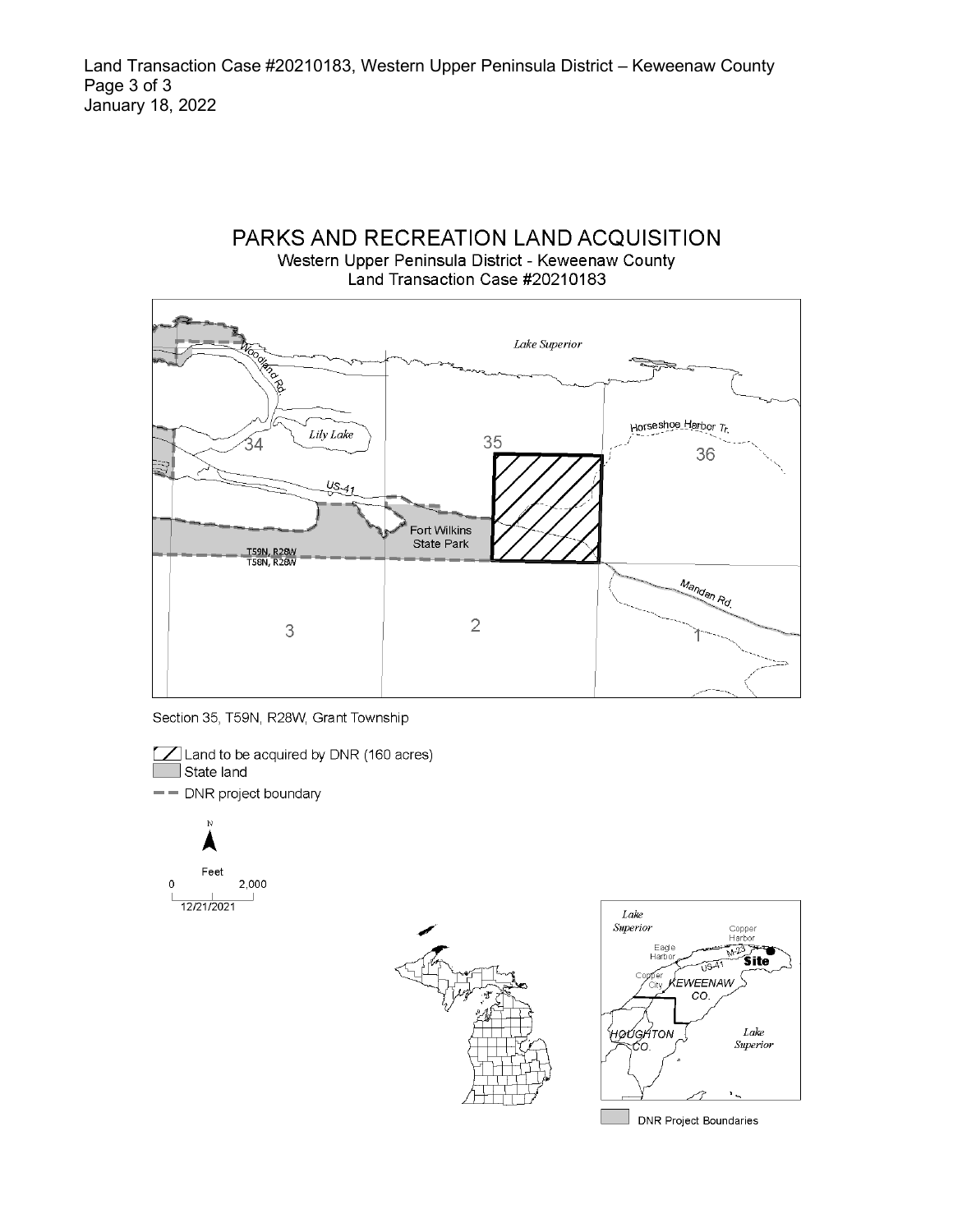

STATE OF MICHIGAN DEPARTMENT OF NATURAL RESOURCES

LANSING



RESUBMITTED: January 18, 2022

SUBMITTED: December 15, 2021

### MEMORANDUM TO THE DIRECTOR

Information: Natural Resources Commission

Subject: Public Act 288 (PA 288) of 2016; Forest Road Inventory Update Land Use Orders of the Director Amendment No. 1 of 2022

#### Authority:

The Natural Resources and Environmental Protection Act, 1994 PA 451, authorizes the Director to issue orders to implement land use rules.

#### Discussion and Background:

Under Part 721, Michigan Trailways, of the Natural Resources and Environmental Protection Act, the Department is required to:

- 1. Open forest roads to motorized use by the public unless designated otherwise by the Department pursuant to the procedure for a Land Use Order of the Director; and
- 2. Annually post to its website the total miles of forest roads open to motorized use and a map or maps of those forest roads.

Additionally, before the Michigan Department of Natural Resources (Department) newly restricts a road from being used to access public land, the local unit of government shall be provided a written notice that includes the reason for the restriction.

On December 14, 2017, the Director approved Land Use Order of the Director (LUOD) Amendment No. 5 of 2017 for the Northern Lower Peninsula (NLP), which identified forest roads open to off-road vehicle (ORV) use as an inventory of all forest roads in this region. On December 13, 2018, the Director approved LUOD Amendment No. 7 of 2018 identifying forest roads in the Upper Peninsula (UP) and Southern Lower Peninsula (SLP), opened to ORV use and total miles of forest roads in these regions. The maps with the approved state-managed forest roads open and closed to ORV use are posted on the Department's website.

To ensure that the Department's forest road inventory contains the most accurate information possible, Department staff conduct field checks of the inventory on a regular basis. As a result of these efforts, ongoing refinements, error corrections, and proposed changes to the data will occur on an annual basis. In addition, the Department will continue to work with and accept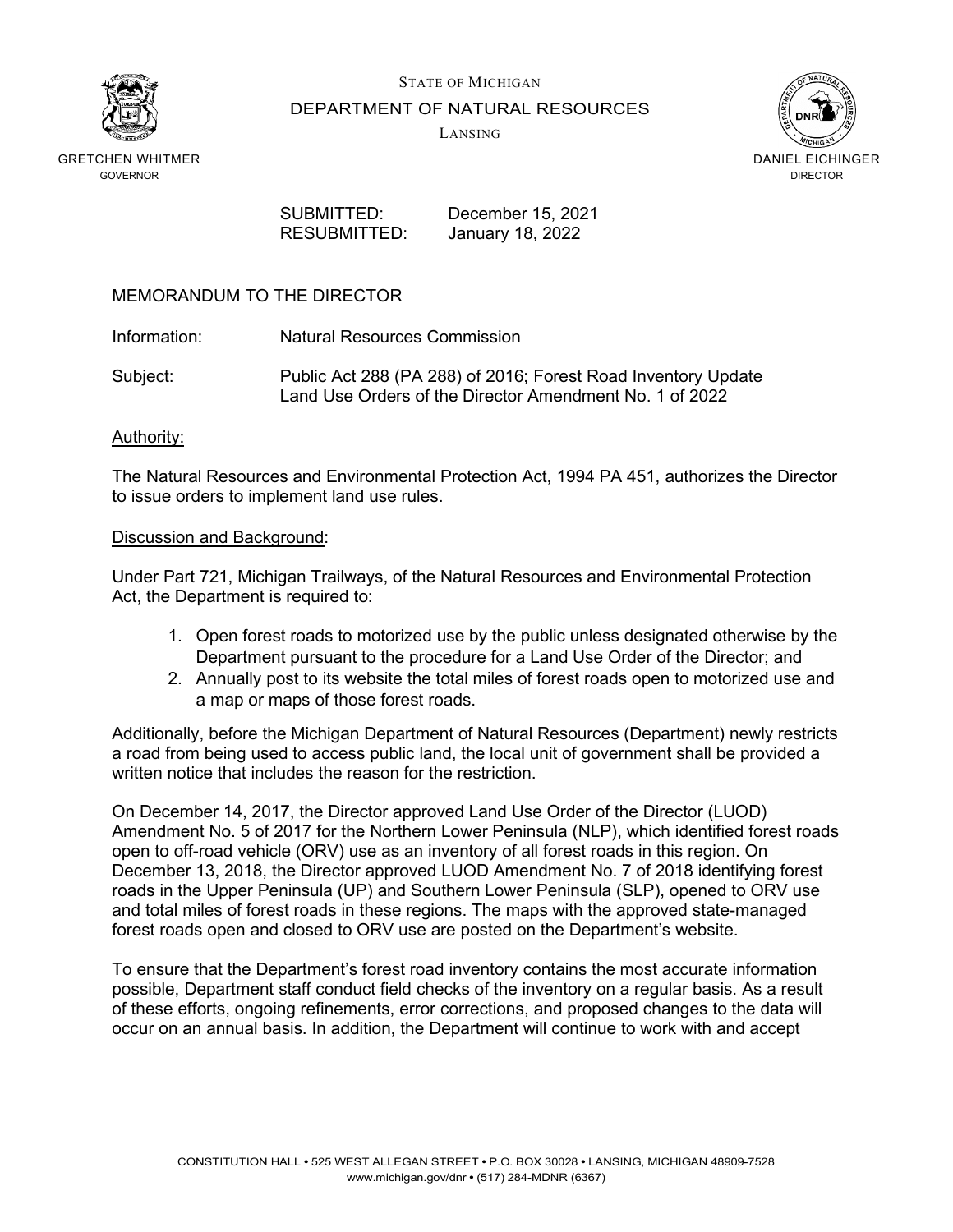Public Act 288 of 2016; Forest Road Inventory Statewide Proposed Changes Land Use Order of the Director Amendment No. 1 of 2022 Page 2 January 18, 2022

comments from members of the public, stakeholder organizations, local unit of government officials, and Tribal entities to consider proposed changes to the forest road inventory or ORV use on forest roads annually. And finally, Department staff also continue to review forest road use, changing circumstances, land use patterns, resource protection, and other factors to ensure that arising issues are appropriately addressed. The types of changes that may be proposed include opening roads to ORV use, closing roads to ORV use, closing roads to all conventional vehicles and ORVs, and changes that reflect efforts to ensure accuracy of the data. The maps are updated annually to reflect any modifications that result from these efforts.

The process for proposing changes to the forest road inventory commenced in 2018 for the NLP and starting in 2019 proposed changes in the UP and SLP were added to the process. Proposals for changing the forest road inventory, including the potential closure of roads to conventional vehicles and ORV use, can be initiated by Department staff or as a result of comments from the public, stakeholder organizations, local units of government, or tribal entities. Proposed changes are vetted through a thorough review process that includes input from each of the Department resource managing divisions, notification to Tribal entities and local units of government, and an opportunity for public input on the proposed changes.

As a result of implementing this process statewide, ground truthing revealed some road segments previously mapped did not exist on the ground or were mapped in error, roads that did not meet the definition of a forest road were included in the maps, and road segments that weren't originally mapped that should be added to the maps.

As compared to the forest road mileages that are currently published on the Department's website, the 2021 proposals result in total statewide forest road mileage changes, as follows:

- Removal of 9.3 miles of roads from the state forest road maps due to closure to conventional vehicles and ORVs for resource damage and protection reasons.
- Deletion of 10.3 miles of roads due to data cleanup as these roads do not exist on the ground, are duplicate roads, or will be removed as a result of data reconciliation.
- Addition of 205.1 miles of roads to the maps following discovery of roads existing on the ground but not previously included in the forest road inventory. This additional mileage includes 80.8 miles of roads that will be open for ORV use, 8.3 miles closed to ORVs, & 116.0 miles seasonally closed to ORVs.

Incorporating these proposed changes, the overall forest road mileage, by region, is as follows:

- Upper Peninsula: 5,497.9 (98.3%) miles open to ORV use in the UP of a total 5,594.0 miles of state forest roads. The percentage of roads open to ORVs increased by 1.1% from 2020.
	- While conducting the road inventory review over the past year, the DNR became aware of an issue that was artificially inflating the mileage of roads located in the UP. This resulted in a report of mileage that was approximately 900 miles higher than the actual road mileage on the ground. After becoming aware of this issue, the data was corrected to accurately reflect the actual mileage of state forest roads across the UP. Therefore, the overall mileage of roads in the UP has dropped by approximately 900 miles from what was previously reported. Please be aware that this mileage did not reflect actual miles of roads on the ground, so there has not been a loss of actual roads that are open to the public. This is simply a data correction to ensure accuracy.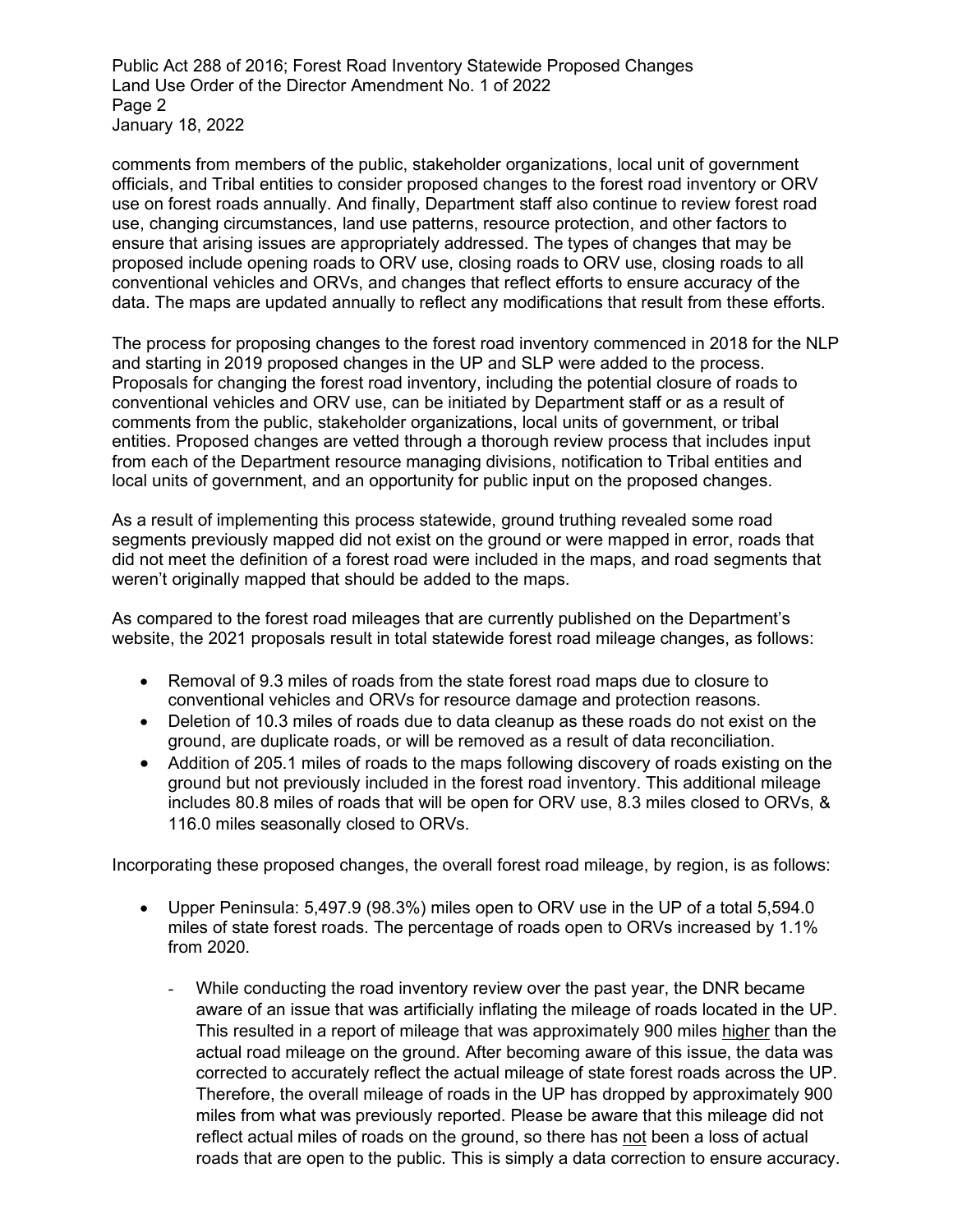Public Act 288 of 2016; Forest Road Inventory Statewide Proposed Changes Land Use Order of the Director Amendment No. 1 of 2022 Page 3 January 18, 2022

- Northern Lower Peninsula: 6,205.1 (84.8%) miles open to ORV use in the NLP of a total 7,317.2 miles of state forest roads. The percentage of roads open to ORVs increased by 1.4% from 2020.
	- The mileage in the Northern Lower Peninsula includes opening a portion of the Camp Grayling Military roads. To clarify – these roads will be open to both conventional and off-road vehicles, and may be seasonally closed, at any point, throughout the year by Camp Grayling officials due to military operations.
- Southern Lower Peninsula: 9.4 (2.5%) miles open to ORV use in the SLP of a total 370.9 miles of state forest roads. The percentage of roads open to ORVs increased slightly by 0.1% from 2020.

Along with state forest roads that are designated on the maps as either open or closed to ORV use, many state forest roads are also designated as being open for ORV use on a seasonal basis only. Some examples for seasonal openings include ensuring ORV access to safe ice during the winter months for ice fishing purposes or opening state forest roads for ORV use that are restricted at other times of the year due to nesting seasons for endangered species. State forest roads that are open for ORV use on a seasonal basis are designated as such on the maps and will also be appropriately posted on the ground to ensure that the public is aware of when it is legal to operate an ORV on that specific state forest road.

As required by PA 288, all county and township officials were notified and made aware of potential changes in their governmental units and directed to the Department's forest roads webpage to see specific changes and reasons for restrictions. The Department received 43 comments on the proposed changes during the public engagement period from November 1, 2021, through December 1, 2021. Tribal notification also occurred during this time.

The maps with the approved state-managed forest roads that are open or closed to ORV use statewide will be published online by April 1, 2022. Signs will be posted on the state-managed forest roads closed to ORV use.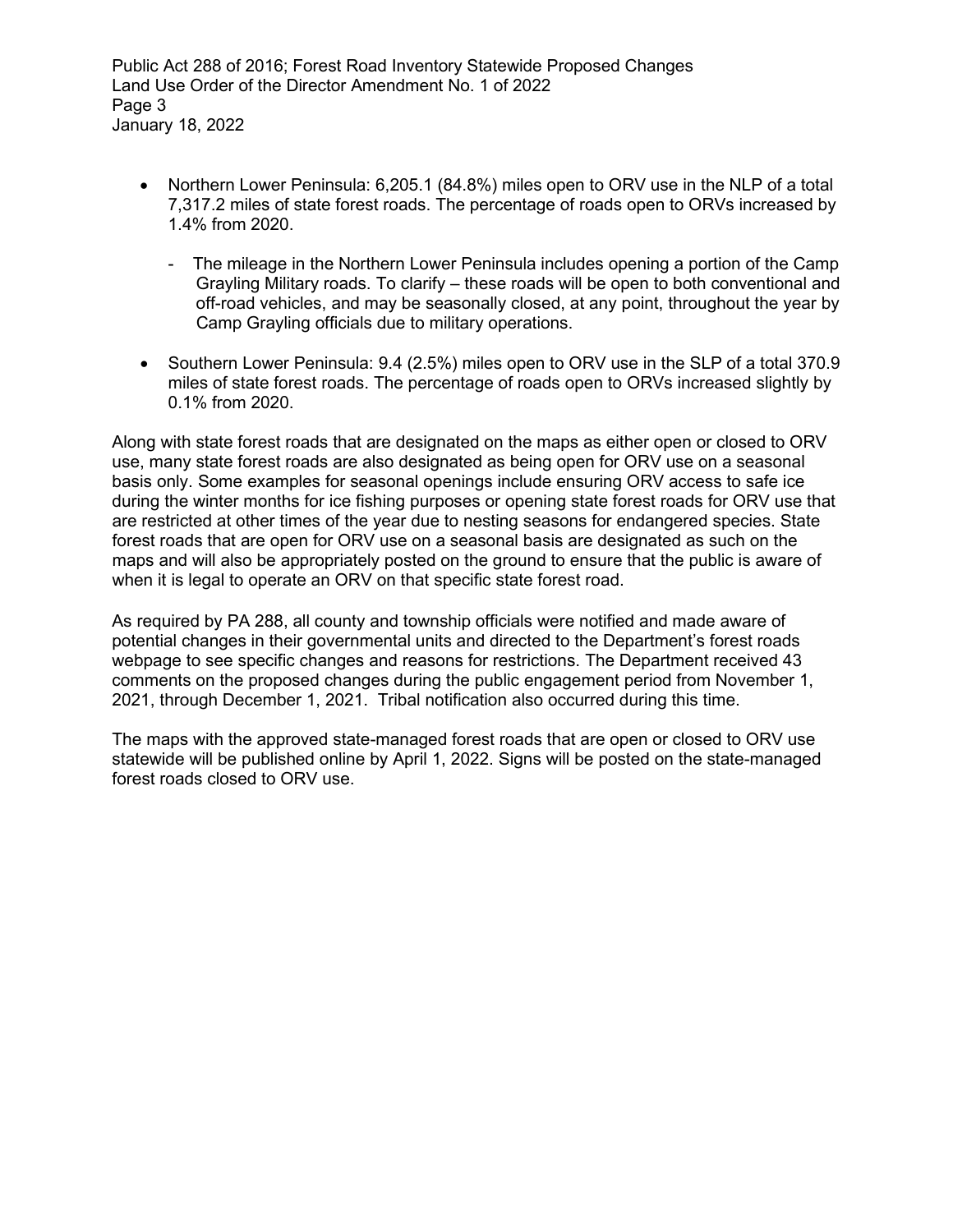Public Act 288 of 2016; Forest Road Inventory Statewide Proposed Changes Land Use Order of the Director Amendment No. 1 of 2022 Page 4 January 18, 2022

Relevant Divisions have contributed to the preparation of this order. This order was submitted for information on December 15, 2021, at the Natural Resources Commission meeting. This item appeared on the Department's January calendar and is eligible for approval on February 10, 2022.

Duquatt

Jared Duquette, Chief Gary Hagler, Chief

Jeff Stampfly, Chief and School and School Ronald A. Olson, Chief Forest Resources Division

James Dexter, Chief Shannon Lott

Wildlife Division Law Enforcement Division

Parks and Recreation Division

Fisheries Division **Natural Resources Deputy** Natural Resources Deputy

I have analyzed and discussed these recommendations with staff and concur as to matters over which the Director has authority.

\_\_\_\_\_\_\_\_\_\_\_\_\_\_\_\_\_\_\_\_\_\_\_\_\_\_\_ \_\_\_\_\_\_\_\_\_\_\_\_\_\_\_\_\_\_\_\_ Daniel Eichinger, Director **Date** Date

February 10, 2022